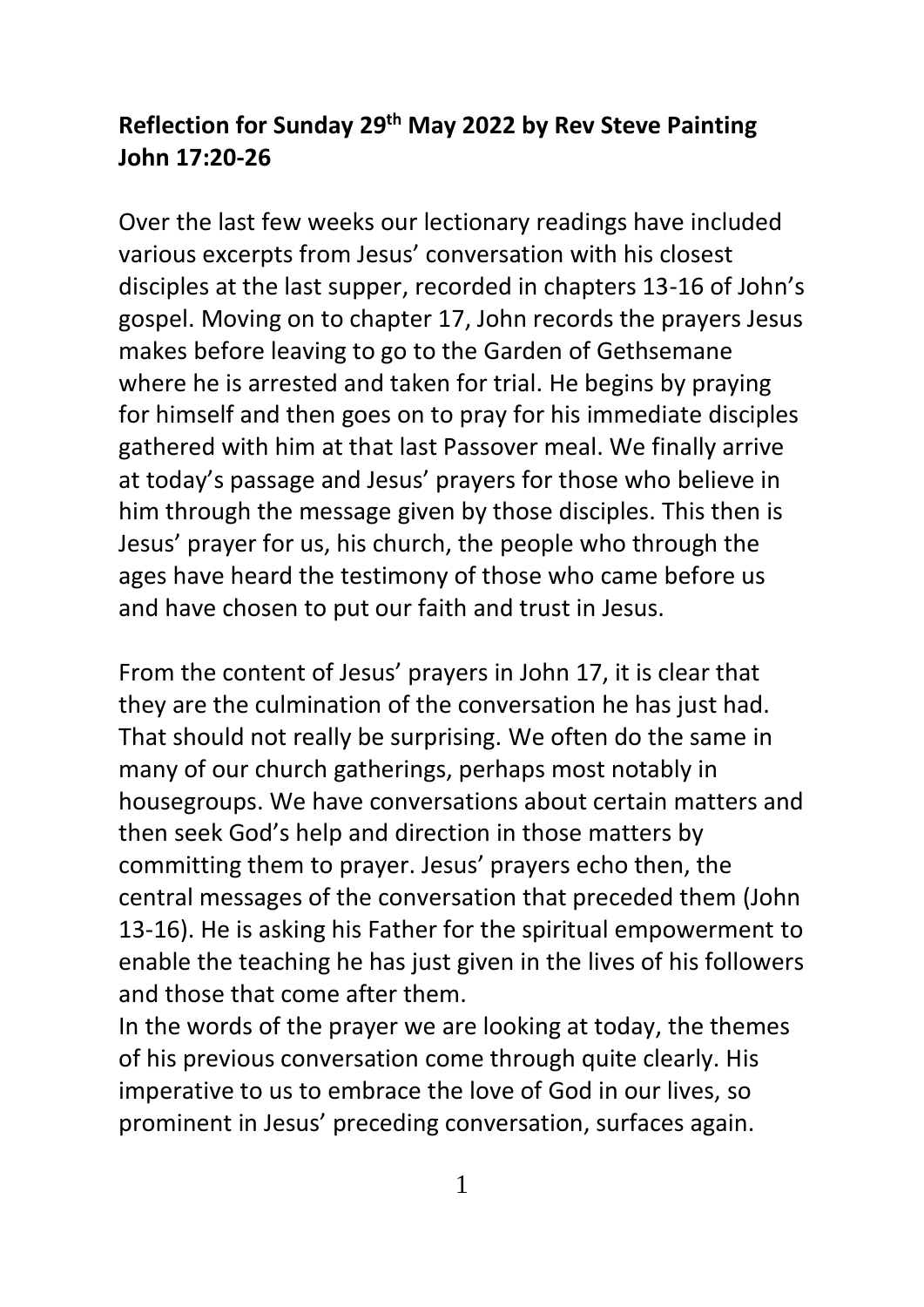Likewise, the desire that he should be made known, and the glory of God (Father and Son) declared through the way his followers live. Yet none of that can happen without unity among those who believe in Jesus through the message of His apostles. Jesus' appeal to the Father that they may be one, is at the heart of this prayer. When we think about the history of the church and our own experiences of church, it is no wonder that Jesus prays to the Father for his help in in this area. Unity within the church seems a quite distant reality in many cases. It appears that in practice, it is a very difficult thing to achieve but it is also difficult to understand or define. Furthermore, the ways and means that people have used over the years to attain unity have not always been appropriate and in many cases harmful. So, is there anything in the content of Jesus' prayer that can help us?

We should first perhaps look at the wording Jesus uses. He repeatedly prays that his followers are to be as 'one'. It is hard to grasp what it means to be one. How can different people be a single entity? There is most definitely a mystery to this. When unity is fully realised, we sense it, but we perceive the mystery when we try to explain it. Oneness according to Jesus, is based on the model of His relationship with His Father. 'May they be one as we are one' is Jesus' prayer, and yet we struggle to understand how Jesus and the Father (and I would add here the Holy Spirit too) could be one God. To accept the reality of a trinitarian God, we have to embrace the element of mystery; of not being able to fully understand. Perhaps though Jesus does give a hint. In verse 21 he prays 'that all of them might be one, Father just as you are in me, and I am in you', and later in verse 22-23 'that they may be one as we are one – I in them and you in me'. Perhaps Jesus being 'in' us and him 'in' the Father is an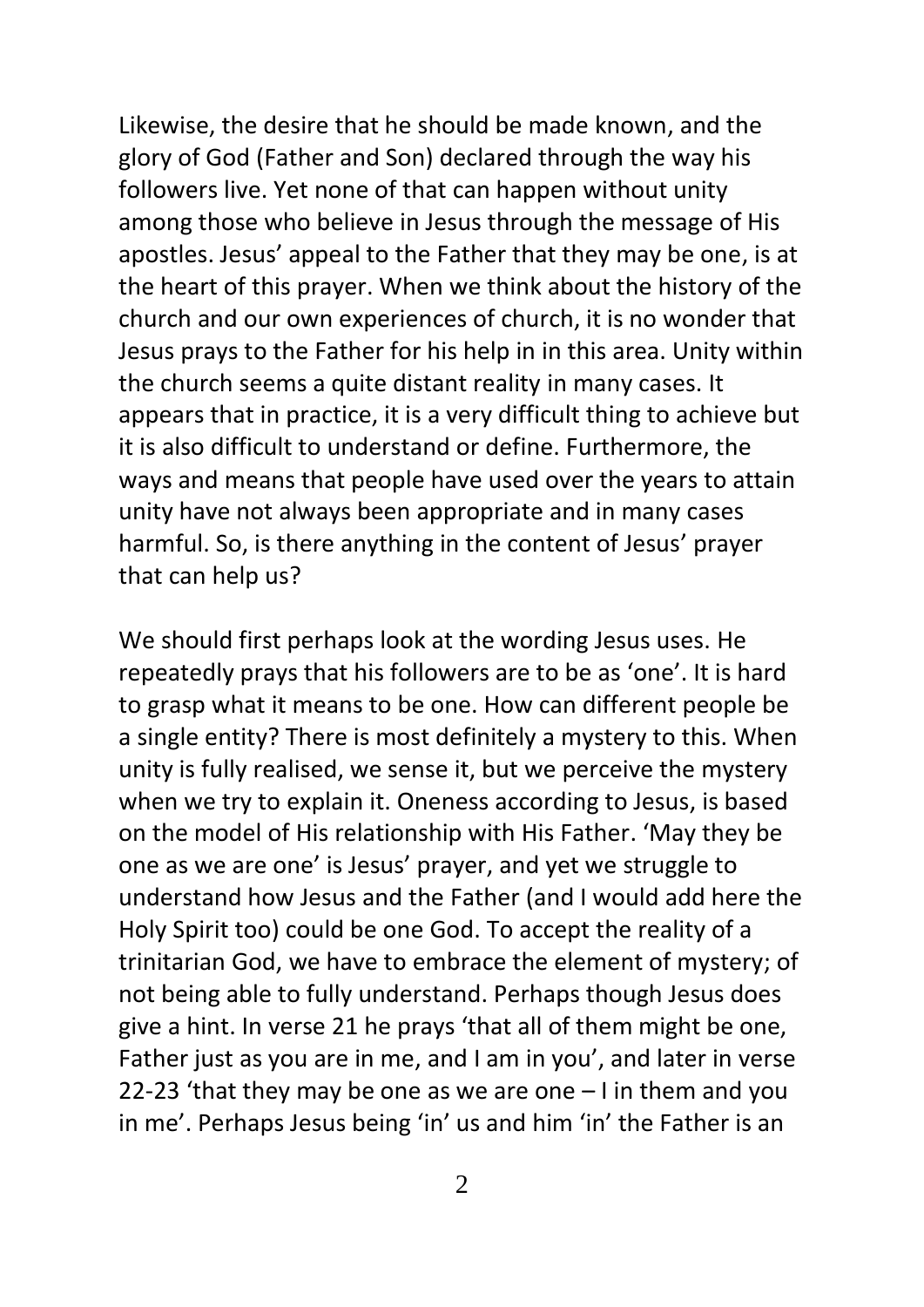even harder thing to grasp but it is the uniting factor. I also suggest that it is through the Holy Spirit that it takes place. The Holy Spirit who alighted on Jesus at his baptism is the same Holy Spirit that resides within each of His' followers. Jesus returns to the Father to allow the Spirit to come, as indeed He did come on the believers at Pentecost. The Holy Spirit is the Spirit of God the Father and God the Son. The Spirit that is in each person of the Trinity will also be in each of Jesus' followers. Part of Christian unity is about allowing the Holy Spirit within, to mould our lives to the ways of the holy God and in order to do that our fallen spirits must yield to Him.

Wholeness and completeness are also words we should consider here. In using the word unity, we are already thinking about the relationship of different parts to form a whole or complete entity. Anything that lacks a part, integral to its being, is incomplete. The natural world itself is a very good example. It works on the basis that all its constituent parts contribute to the very being of the whole. When a habitat loses some of its native species, the loss of other dependant species soon follows. The habitat loses something of what it is supposed to be. It is no longer whole or entirely one. In the church unity, is about each person taking their place within the whole in order for the church itself to be an authentic entity. When certain people are, for various reasons, excluded by others the church ceases to be complete. It ceases to be fully one.

Paul's analogy of the human body in 1 Corinthians 12 helps us to understand what unity involves. The human body is a whole, being comprised of many parts all of which are integral to the well-being of the body as a whole. One part cannot be removed without it affecting the other parts. So it is with the church. For the sake of wholeness or to use the Hebrew term, 'Shalom' no